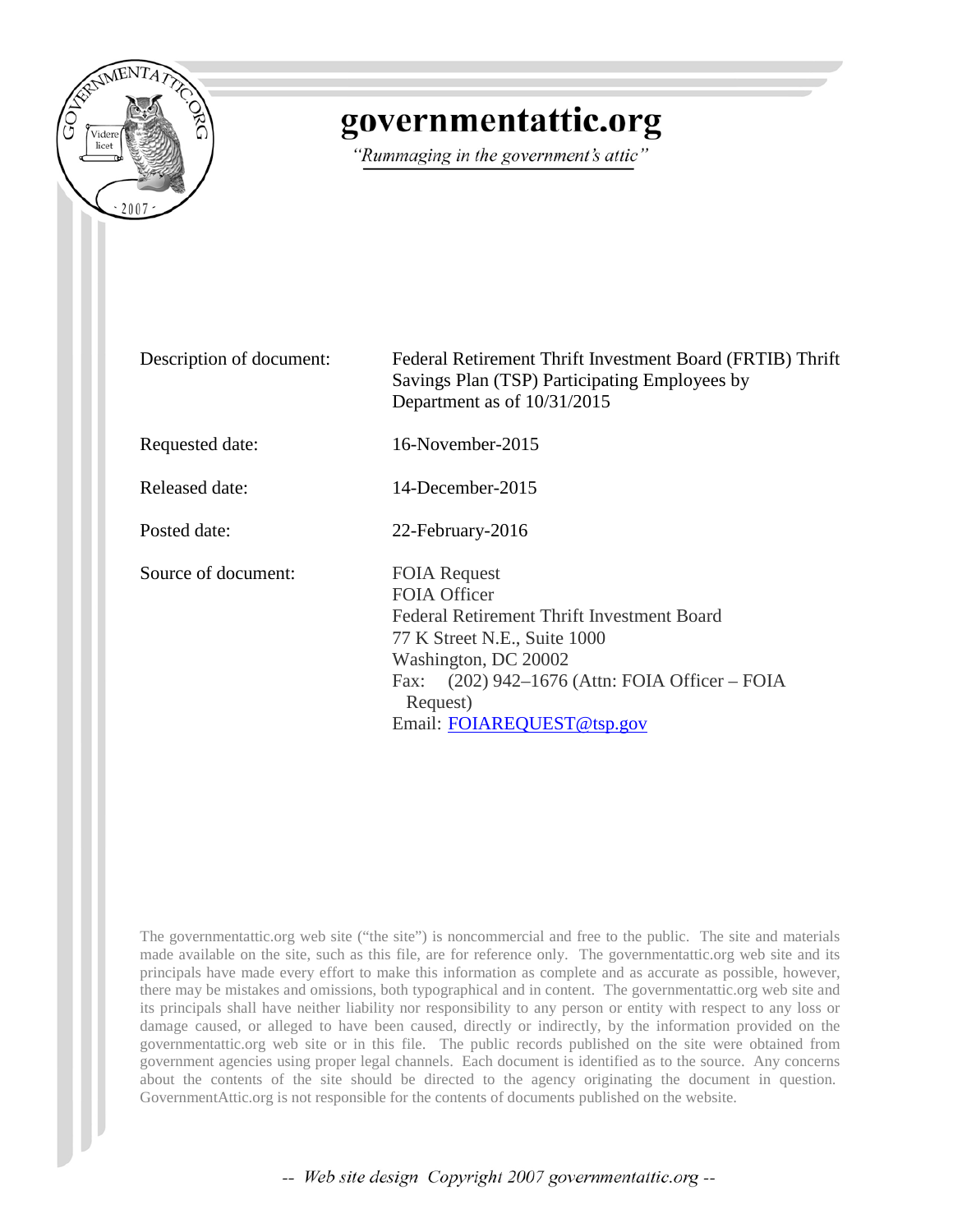

December 14, 2015

I am responding to your email request, dated November 16, 2015, to the Federal Retirement Thrift Investment Board (Agency) in which you made a request for records under the Freedom of Information Act (FOIA), 5 U.S.C. § 552, as amended. Your request and our response are set forth below:

# Request

A copy of the most recent report of Thrift Savings Plan Participating Employees by Agency.

# Response

Your request is granted in part. Attached is the most recent Report No. 6017 entitled, "Thrift Savings Plan Participating Employees by Department", that lists each government agency and its TSP participation rate. The portions of information redacted on this report falls under FOIA Exemption 6 and the release of the report's entirety would constitute a clearly unwarranted invasion of personal privacy. 5 u.s.c. § 552(b)(6).

You may appeal this decision in writing to Gregory Long, Executive Director, Federal Retirement Thrift Investment Board, 77 K St. NE, Washington, DC 20002. Please cite FOIA request number 16-TIB-02. Your appeal must be received within 30 calendar days of the date of this decision. 5 C.F.R. § 1631.10.

sincerely,<br>Alwawela P. H<br>Amanda P. Haas

FOIA Officer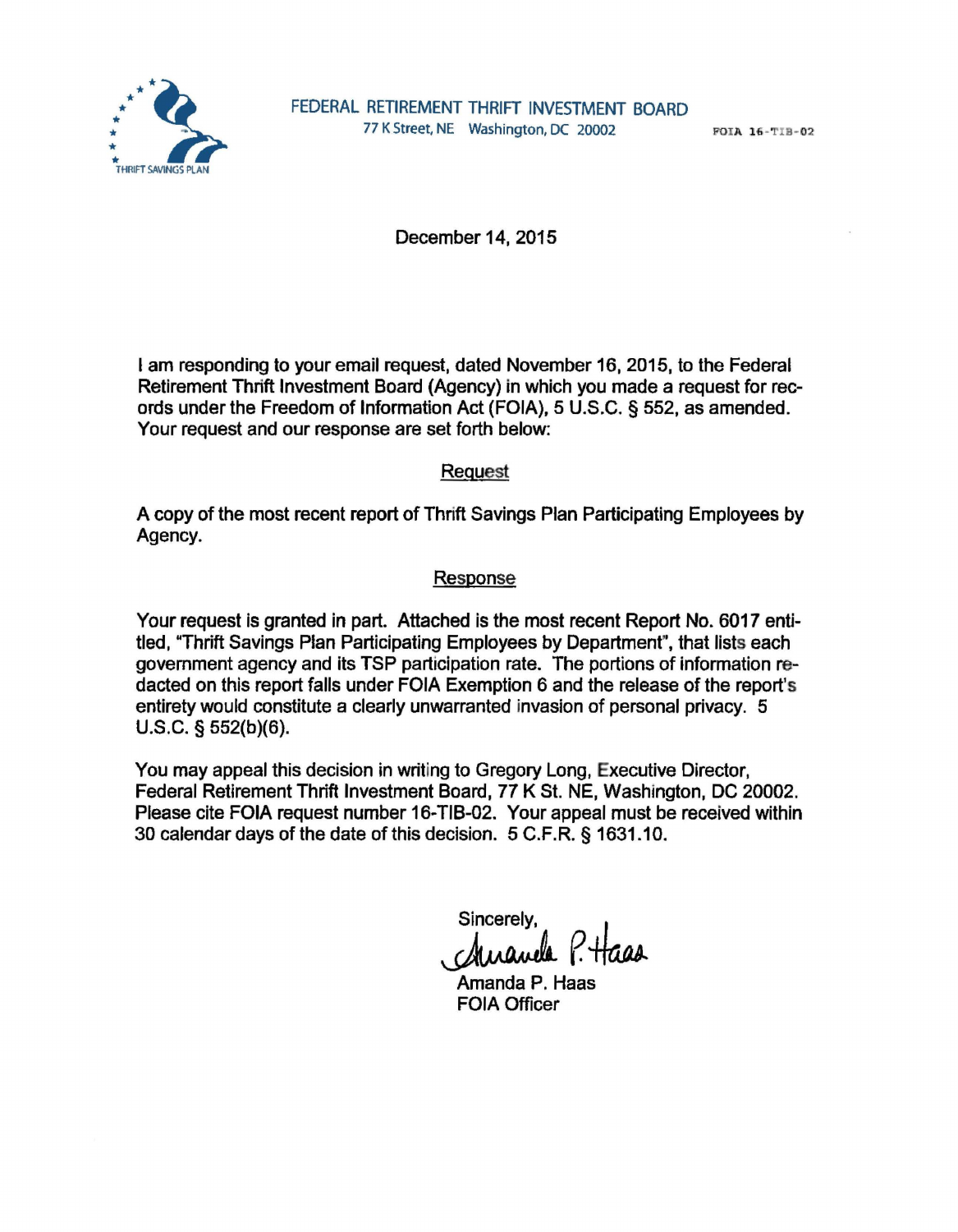# Report No. TSP 6017 Channel Communications of the Thrift Savings Plan Run Date: 10/31/15<br>Participating Employees by Department Channel Run Time: 02:08:30 Participating Employees by Department Run Time: 02:08:30<br>
As of: 10/31/2015<br>
Rage: 1

### \*\* Sensitive Personnel Data - Use is Restricted \*\*

|                                                  | FERS   | FERS Not                  | Participation | FERS w/o                       | FERS  | CSRS               |  |
|--------------------------------------------------|--------|---------------------------|---------------|--------------------------------|-------|--------------------|--|
| Department / Agency                              |        | Contributing Contributing | Rate          | Agency                         | Total | Contributing Total |  |
|                                                  |        |                           |               | $\overline{(b)}\overline{(6)}$ |       |                    |  |
| DG valid organization not found                  | (b)(6) |                           | 100.0%        |                                |       |                    |  |
| GC valid organization not found                  |        |                           | 100.0%        |                                |       |                    |  |
| HF valid organization not found                  |        |                           | 95.0%         |                                |       |                    |  |
| IG valid organization not found                  |        |                           | 100.0%        |                                |       |                    |  |
| RO valid organization not found                  |        |                           | 96.3%         |                                |       |                    |  |
| RZ valid organization not found                  |        |                           | 85.7%         |                                |       |                    |  |
| SR valid organization not found                  |        |                           | 85.3%         |                                |       |                    |  |
| VB valid organization not found                  |        |                           | 100.0%        |                                |       |                    |  |
| VD valid organization not found                  |        |                           | 83.3%         |                                |       |                    |  |
| WX valid organization not found                  |        |                           | 100.0%        |                                |       |                    |  |
| Administrative Conference of the U.S.            |        |                           | 88.2%         |                                |       |                    |  |
| Administrative Office of the U.S. Courts         |        |                           | 91.7%         |                                |       |                    |  |
| Advisory Council on Historic Preservation        |        |                           | 86.8%         |                                |       |                    |  |
| African Development Foundation                   |        |                           | 100.0%        |                                |       |                    |  |
| Agriculture                                      |        |                           | 92.3%         |                                |       |                    |  |
| Air Force                                        |        |                           | 89.0%         |                                |       |                    |  |
| American Battle Monuments Commission             |        |                           | 86.8%         |                                |       |                    |  |
| Appalachian Regional Commission                  |        |                           | 87.5%         |                                |       |                    |  |
| Arch. and Trans. Barriers Compliance Board       |        |                           | 88.9%         |                                |       |                    |  |
| Architect of the Capitol                         |        |                           | 81.8%         |                                |       |                    |  |
| Arctic Research Council                          |        |                           | 100.0%        |                                |       |                    |  |
| Armed Forces Retirement Home                     |        |                           | 84.6%         |                                |       |                    |  |
| Army                                             |        |                           | 87.3%         |                                |       |                    |  |
| Botanic Garden                                   |        |                           | 90.2%         |                                |       |                    |  |
| Chemical Safety and Hazard Investigation Board   |        |                           | 97.4%         |                                |       |                    |  |
| Civilian Marksmanship Program                    |        |                           | 100.0%        |                                |       |                    |  |
| Com. for Purchase from Blind & Other Handicapped |        |                           | 87.5%         |                                |       |                    |  |
| Commerce                                         |        |                           | 91.5%         |                                |       |                    |  |
| Commission of Fine Arts                          |        |                           | 100.0%        |                                |       |                    |  |
| Commission on the People's Republic of China     |        |                           | 100.0%        |                                |       |                    |  |
|                                                  |        |                           |               |                                |       |                    |  |
| Commission on Civil Rights                       |        |                           | 87.5%         |                                |       |                    |  |
| Commodity Futures Trading Commission             |        |                           | 94.9%         |                                |       |                    |  |
| Congress                                         |        |                           | 85.7%         |                                |       |                    |  |
| Congressional Budget Office                      |        |                           | 98.2%         |                                |       |                    |  |
| Consumer Product Safety Commission               |        |                           | 96.3%         |                                |       |                    |  |
| Corporation for National and Community Service   |        |                           | 93.0%         |                                |       |                    |  |
| Council of Economic Advisors                     |        |                           | 96.6%         |                                |       |                    |  |
| Council on Environmental Quality                 |        |                           | 95.5%         |                                |       |                    |  |
| Court of Veterans Appeals                        |        |                           | 95.9%         |                                |       |                    |  |
| Defense                                          |        |                           | 90.0%         |                                |       |                    |  |
| Defense Nuclear Facilities Safety Board          |        |                           | 98.1%         |                                |       |                    |  |
| Delta Regional Authority                         |        |                           | 50.0%         |                                |       |                    |  |
| Denali Commission                                |        |                           | 87.5%         |                                |       |                    |  |
| District of Columbia Public Defender Service     |        |                           | 91.5%         |                                |       |                    |  |
| Dwight D. Eisenhower Memorial Commission         |        |                           | 87.5%         |                                |       |                    |  |
| DC Court Svcs. and Offender Supervision Agency   |        |                           | 79.6%         |                                |       |                    |  |
| Education                                        |        |                           | 89.8%         |                                |       |                    |  |
|                                                  |        |                           |               |                                |       |                    |  |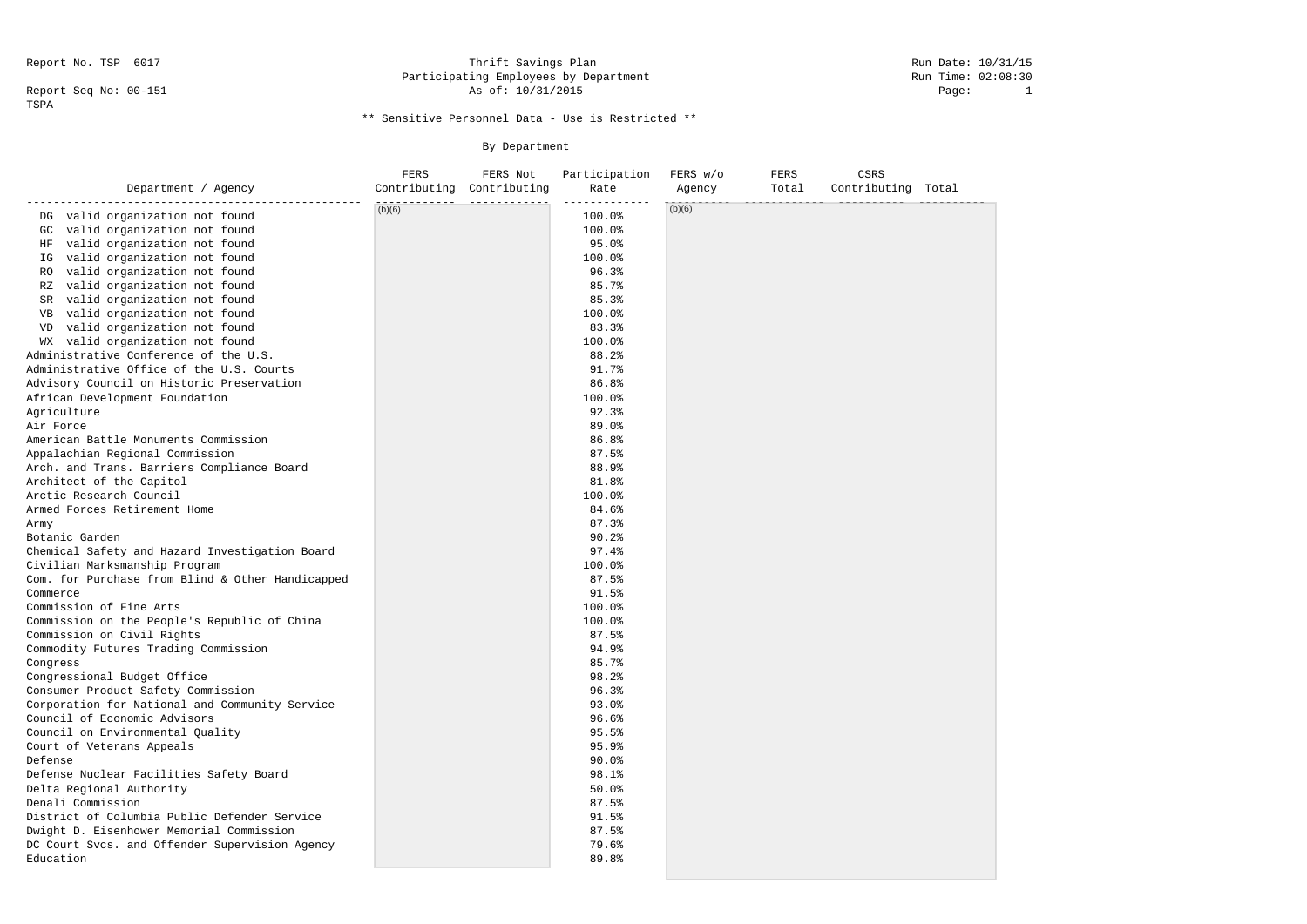# Report No. TSP 6017 Channel Communications of the Thrift Savings Plan Run Date: 10/31/15<br>Participating Employees by Department Channel Run Time: 02:08:30 Participating Employees by Department Run Time: 02:08:30<br>
As of: 10/31/2015 Run Time: 02:08:30

### \*\* Sensitive Personnel Data - Use is Restricted \*\*

|                                                  | FERS                      | FERS Not | Participation | FERS w/o     | FERS   | CSRS               |  |
|--------------------------------------------------|---------------------------|----------|---------------|--------------|--------|--------------------|--|
| Department / Agency                              | Contributing Contributing |          | Rate          | Agency       | Total  | Contributing Total |  |
|                                                  | (b)(6)                    |          |               |              | (b)(6) |                    |  |
| Election Assistance Commission                   |                           |          | 94.4%         | 0            |        |                    |  |
| Energy                                           |                           |          | 94.7%         | $\mathbf 0$  |        |                    |  |
| Environmental Protection Agency                  |                           |          | 94.0%         | $\mathbf 0$  |        |                    |  |
| Equal Employment Opportunity Commission          |                           |          | 87.2%         | $\Omega$     |        |                    |  |
| Executive Office of the President                |                           |          | 86.7%         | $\Omega$     |        |                    |  |
| Executive Residence at the White House           |                           |          | 91.1%         | $\Omega$     |        |                    |  |
| Export-Import Bank                               |                           |          | 91.6%         | $\Omega$     |        |                    |  |
| Farm Credit Administration                       |                           |          | 96.2%         | $\Omega$     |        |                    |  |
| Farm Credit System Insurance Corporation         |                           |          | 90.0%         | $\mathbf 0$  |        |                    |  |
| Farm Service                                     |                           |          | 95.2%         | $\Omega$     |        |                    |  |
| Federal Communications Commission                |                           |          | 89.7%         | $\Omega$     |        |                    |  |
| Federal Deposit Insurance Corporation            |                           |          | 90.4%         | $\Omega$     |        |                    |  |
| Federal Election Commission                      |                           |          | 91.4%         | $\Omega$     |        |                    |  |
| Federal Fin. Institutions Examination Council    |                           |          | 100.0%        | $\Omega$     |        |                    |  |
| Federal Judicial Center                          |                           |          | 94.7%         | $\Omega$     |        |                    |  |
| Federal Labor Relations Authority                |                           |          | 95.5%         | $\Omega$     |        |                    |  |
| Federal Maritime Commission                      |                           |          | 88.2%         | $\Omega$     |        |                    |  |
| Federal Mediation and Conciliation Service       |                           |          | 97.6%         | $\Omega$     |        |                    |  |
| Federal Mine Safety and Health Review Commission |                           |          | 88.1%         | $\Omega$     |        |                    |  |
| Federal Reserve System                           |                           |          | 83.2%         | $\Omega$     |        |                    |  |
| Federal Retirement Thrift Investment Board       |                           |          | 94.5%         | $\Omega$     |        |                    |  |
| Federal Trade Commission                         |                           |          | 93.7%         | $\Omega$     |        |                    |  |
| General Accounting Office                        |                           |          | 95.6%         | $\Omega$     |        |                    |  |
| General Services Administration                  |                           |          | 90.5%         | $\Omega$     |        |                    |  |
| Goldwater Schol. and Excellence in Educ. Prog.   |                           |          | 50.0%         | $\Omega$     |        |                    |  |
| Government Printing Office                       |                           |          | 77.3%         | $\Omega$     |        |                    |  |
| Harry S. Truman Scholarship Foundation           |                           |          | 80.0%         | $\Omega$     |        |                    |  |
| Health and Human Services                        |                           |          | 90.2%         | $\Omega$     |        |                    |  |
| Holocaust Memorial Council                       |                           |          | 93.9%         | $\Omega$     |        |                    |  |
| Homeland Security                                |                           |          | 89.9%         | $\mathbf{1}$ |        |                    |  |
| Housing and Urban Development                    |                           |          | 87.5%         | $\Omega$     |        |                    |  |
| Inter-American Foundation                        |                           |          | 91.7%         | $\Omega$     |        |                    |  |
| Interior                                         |                           |          | 92.0%         | 3            |        |                    |  |
| Internat. Boundary Commission: U.S. and Mex.     |                           |          | 92.9%         | $\Omega$     |        |                    |  |
| International Broadcasting Bd. of Gov.           |                           |          | 90.6%         | $\Omega$     |        |                    |  |
| International Development Cooperation Agency     |                           |          | 94.2%         | $\Omega$     |        |                    |  |
| International Trade Commission                   |                           |          | 94.1%         | $\Omega$     |        |                    |  |
| James Madison Memorial Fellowship Foundation     |                           |          | 100.0%        | $\Omega$     |        |                    |  |
| Japan-United States Friendship Commission        |                           |          | 100.0%        | $\Omega$     |        |                    |  |
| John C. Stennis Center for Public Development    |                           |          | 100.0%        | $\Omega$     |        |                    |  |
| Justice                                          |                           |          | 92.1%         | $\mathbf{1}$ |        |                    |  |
| Labor                                            |                           |          | 91.1%         | $\Omega$     |        |                    |  |
| Legal Services Corporation                       |                           |          | 0.0%          | $\Omega$     |        |                    |  |
| Library of Congress                              |                           |          | 88.9%         | $\Omega$     |        |                    |  |
| Marine Mammal Commission                         |                           |          | 100.0%        | $\Omega$     |        |                    |  |
| Marines                                          |                           |          | 85.1%         | $\Omega$     |        |                    |  |
| Medicare Payment Advisory Commission             |                           |          | 96.8%         | $\Omega$     |        |                    |  |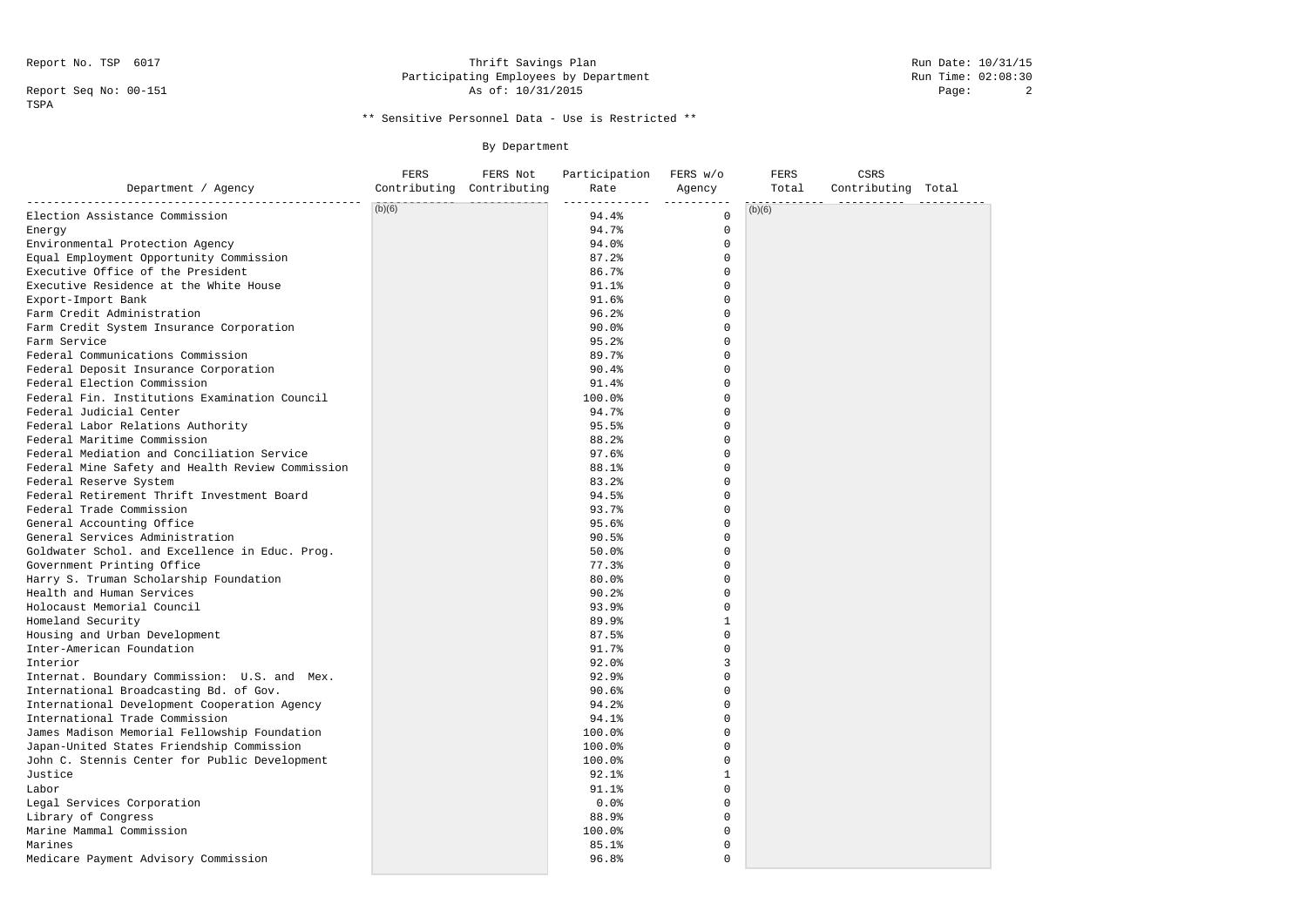# Report No. TSP 6017 Channel Communications of the Thrift Savings Plan Run Date: 10/31/15<br>Participating Employees by Department Channel Run Time: 02:08:30 Participating Employees by Department Run Time: 02:08:30<br>
As of: 10/31/2015 Page: 3

### \*\* Sensitive Personnel Data - Use is Restricted \*\*

|                                                  | FERS                      | FERS Not            | Participation | FERS w/o       | FERS   | CSRS               |  |
|--------------------------------------------------|---------------------------|---------------------|---------------|----------------|--------|--------------------|--|
| Department / Agency                              | Contributing Contributing |                     | Rate          | Agency         | Total  | Contributing Total |  |
| -------------------                              | (b)(6)                    | $- - - - - - - - -$ |               |                | (b)(6) |                    |  |
| Merit Systems Protection Board                   |                           |                     | 95.3%         | $\Omega$       |        |                    |  |
| Metropolitan Washington Airports Authority       |                           |                     | 92.3%         | $\mathbf 0$    |        |                    |  |
| Millennium Challenge Corporation                 |                           |                     | 94.2%         | $\mathbf 0$    |        |                    |  |
| Nat. Foundation on the Arts and the Humanities   |                           |                     | 93.6%         | $\mathbf 0$    |        |                    |  |
| National Aeronautics and Space Administration    |                           |                     | 94.5%         | $\Omega$       |        |                    |  |
| National Archives and Records Administration     |                           |                     | 86.4%         | $\Omega$       |        |                    |  |
| National Capital Planning Commission             |                           |                     | 90.0%         | $\Omega$       |        |                    |  |
| National Council on the Handicapped              |                           |                     | 70.0%         | $\mathbf 0$    |        |                    |  |
| National Credit Union Administration             |                           |                     | 95.2%         | $\mathbf{1}$   |        |                    |  |
| National Gallery of Art                          |                           |                     | 86.2%         | $\Omega$       |        |                    |  |
| National Labor Relations Board                   |                           |                     | 92.5%         | $\Omega$       |        |                    |  |
| National Mediation Board                         |                           |                     | 89.5%         | $\Omega$       |        |                    |  |
| National Science Foundation                      |                           |                     | 91.2%         | $\mathbf 0$    |        |                    |  |
| National Security Council                        |                           |                     | 93.0%         | $\Omega$       |        |                    |  |
| National Transportation Safety Board             |                           |                     | 95.9%         | $\Omega$       |        |                    |  |
| Navajo and Hopi Indian Relocation Commission     |                           |                     | 88.0%         | $\Omega$       |        |                    |  |
| Navy                                             |                           |                     | 90.9%         | $\Omega$       |        |                    |  |
| Nuclear Regulatory Commission                    |                           |                     | 94.6%         | $\Omega$       |        |                    |  |
| Nuclear Waste Technical Review Board             |                           |                     | 90.9%         | $\Omega$       |        |                    |  |
| Occupational Safety and Health Review Commission |                           |                     | 95.7%         | $\Omega$       |        |                    |  |
| Office of the Vice President                     |                           |                     | 94.7%         | $\Omega$       |        |                    |  |
| Office of Compliance                             |                           |                     | 94.7%         | $\Omega$       |        |                    |  |
| Office of Government Ethics                      |                           |                     | 91.2%         | $\mathbf 0$    |        |                    |  |
| Office of Management and Budget                  |                           |                     | 95.3%         | $\mathbf 0$    |        |                    |  |
| Office of National Drug Control Policy           |                           |                     | 90.8%         | $\Omega$       |        |                    |  |
| Office of Personnel Management                   |                           |                     | 91.9%         | $\Omega$       |        |                    |  |
| Office of Science and Technology Policy          |                           |                     | 92.6%         | $\Omega$       |        |                    |  |
| Office of Special Counsel                        |                           |                     | 92.6%         | $\mathbf 0$    |        |                    |  |
| Overseas Private Investment Corporation          |                           |                     | 93.1%         | $\mathbf 0$    |        |                    |  |
| Peace Corps                                      |                           |                     | 95.2%         | $\mathbf 0$    |        |                    |  |
| Pension Benefit Guaranty Corporation             |                           |                     | 89.4%         | $\Omega$       |        |                    |  |
| Postal Service                                   |                           |                     | 83.5%         | $\Omega$       |        |                    |  |
| Pres. of America's Heritage Abroad Commission    |                           |                     | 100.0%        | $\mathbf 0$    |        |                    |  |
| Presidio Trust                                   |                           |                     | 95.0%         | $\mathbf 0$    |        |                    |  |
| Railroad Retirement Board                        |                           |                     | 86.2%         | $\mathbf 0$    |        |                    |  |
| Securities and Exchange Commission               |                           |                     | 94.5%         | $\Omega$       |        |                    |  |
| Selective Service System                         |                           |                     | 91.1%         | $\Omega$       |        |                    |  |
| Small Business Administration                    |                           |                     | 89.5%         | $\mathbf 0$    |        |                    |  |
| Smithsonian Institution                          |                           |                     | 83.3%         | $\mathbf 0$    |        |                    |  |
| Social Security Administration                   |                           |                     | 87.4%         | $\Omega$       |        |                    |  |
| State                                            |                           |                     | 95.7%         | $\overline{a}$ |        |                    |  |
| State Justice Institute                          |                           |                     | 100.0%        | $\Omega$       |        |                    |  |
| Tennessee Valley Authority                       |                           |                     | 89.3%         | $\mathbf 0$    |        |                    |  |
| Trade and Development Agency                     |                           |                     | 95.8%         | $\mathbf 0$    |        |                    |  |
| Transportation                                   |                           |                     | 92.6%         | $\mathbf{1}$   |        |                    |  |
| Treasury                                         |                           |                     | 83.9%         | $\mathbf{1}$   |        |                    |  |
| U.S. Commission on Internat. Religious Freedom   |                           |                     | 71.4%         | $\Omega$       |        |                    |  |
|                                                  |                           |                     |               |                |        |                    |  |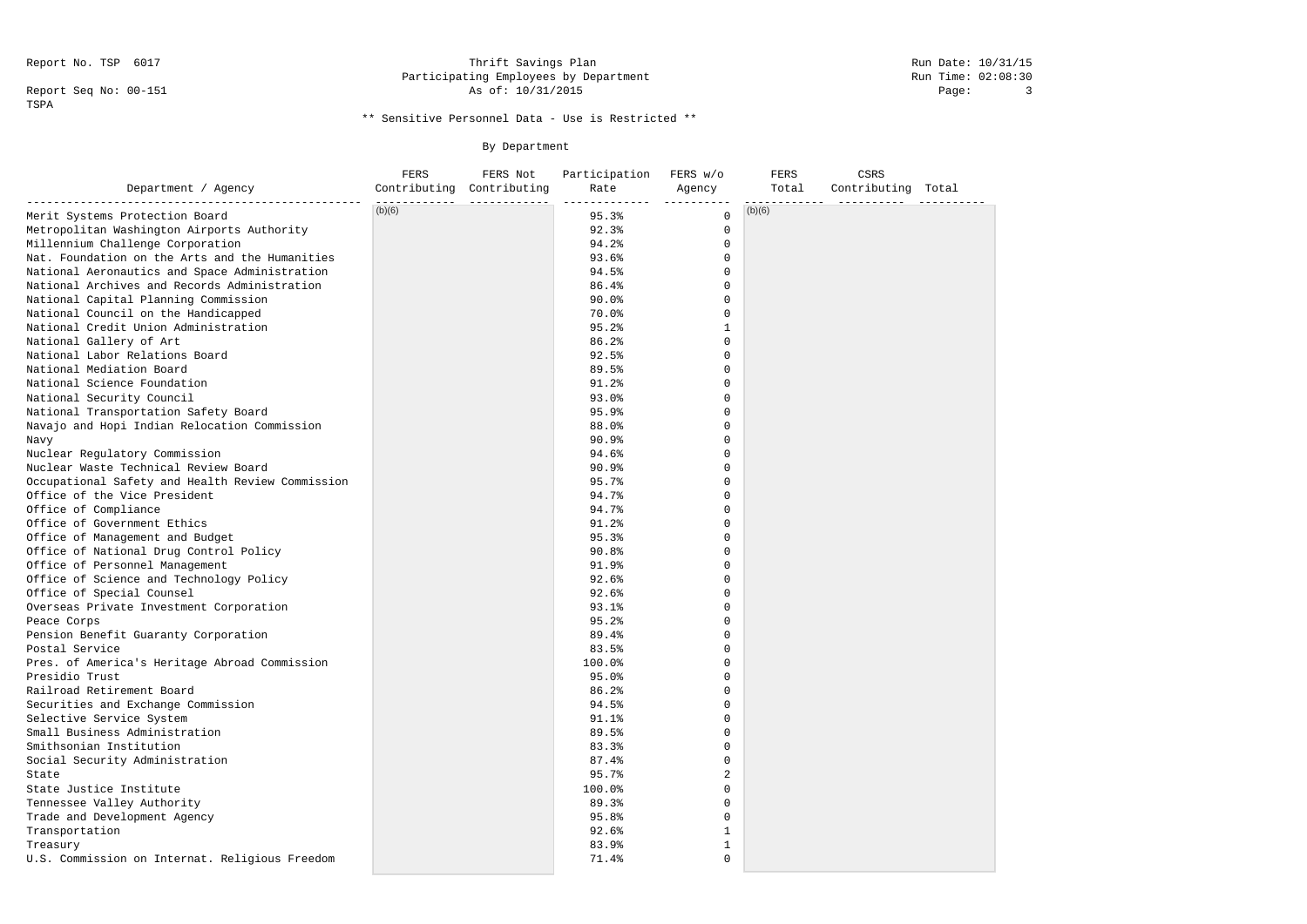# Report No. TSP 6017 Channel Communications of the Thrift Savings Plan Run Date: 10/31/15<br>Participating Employees by Department Channel Run Time: 02:08:30 Participating Employees by Department Run Time: 02:08:30<br>As of: 10/31/2015 Run Time: 02:08:30

### \*\* Sensitive Personnel Data - Use is Restricted \*\*

|                                                  | FERS         | FERS Not     | Participation | FERS w/o | FERS      | CSRS               |           |
|--------------------------------------------------|--------------|--------------|---------------|----------|-----------|--------------------|-----------|
| Department / Agency                              | Contributing | Contributing | Rate          | Agency   | Total     | Contributing Total |           |
| U.S. Interagency Council on Homelessness         | (b)(6)       |              | 95.0%         | (b)(6)   |           |                    |           |
| U.S. Trade Representative                        |              |              | 93.0%         |          |           |                    |           |
| Udall Schol. and Exc. in Nat. Envir. Policy Fnd. |              |              | 92.9%         |          |           |                    |           |
| United States Sentencing Commission              |              |              | 86.5%         |          |           |                    |           |
| United States Tax Court                          |              |              | 100.0%        |          |           |                    |           |
| United States-China Security Review Commission   |              |              | 100.0%        |          |           |                    |           |
| Utah Reclamation Mitig, and Conserv. Comm.       |              |              | 100.0%        |          |           |                    |           |
| Valles Caldera Trust                             |              |              | 87.5%         |          |           |                    |           |
| Veterans Affairs                                 |              |              | 87.9%         |          |           |                    |           |
| Vietnam Education Foundation                     |              |              | 100.0%        |          |           |                    |           |
| White House Office                               |              |              | 94.1%         |          |           |                    |           |
|                                                  |              |              |               |          |           |                    |           |
|                                                  | 2,167,458    | 283,372      | 88.4%         | 25       | 2,450,855 | 94,042             | 2,544,897 |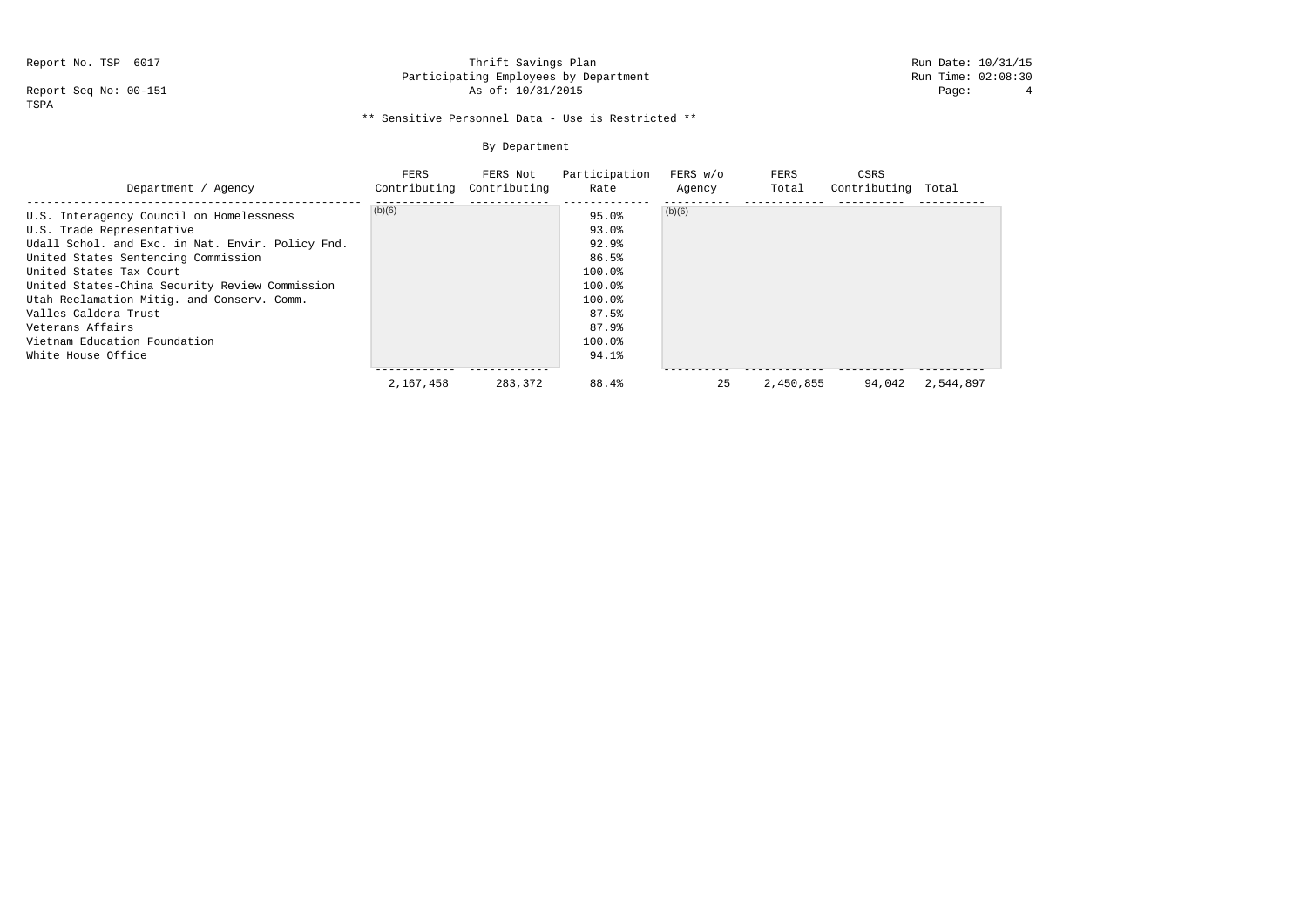| Report No. TSP 6017<br>Report Seq No: 00-151                                                                                    |                             | Thrift Savings Plan<br>Participating Employees by Department<br>As of: 10/31/2015 |            | Run Date: 10/31/15<br>Run Time: 02:08:30<br>Page: |
|---------------------------------------------------------------------------------------------------------------------------------|-----------------------------|-----------------------------------------------------------------------------------|------------|---------------------------------------------------|
| TSPA                                                                                                                            |                             | ** Sensitive Personnel Data - Use is Restricted **                                |            |                                                   |
|                                                                                                                                 |                             | By Department (Uniformed Services)                                                |            |                                                   |
| Service                                                                                                                         | Active Duty<br>Contributing | Ready Reserve<br>Contributing                                                     | Total      |                                                   |
| Air Force<br>Army<br>Coast Guard<br>Marines<br>National Oceanic and Atmospheric Administration<br>Navy<br>Public Health Service | (b)(6)                      |                                                                                   | ---------- |                                                   |
|                                                                                                                                 | 576,817                     | 124,076                                                                           | 700,893    |                                                   |

NOTE: Contributions for Uniformed Services members are submitted monthly. If these contributions are submitted after month-end, the contribution totals on this page are underreported. Refer to the 6040 Participating Uniformed Services Members by Service Report for contribution totals that include late submissions. The 6040 is available on the 7th day of each month.